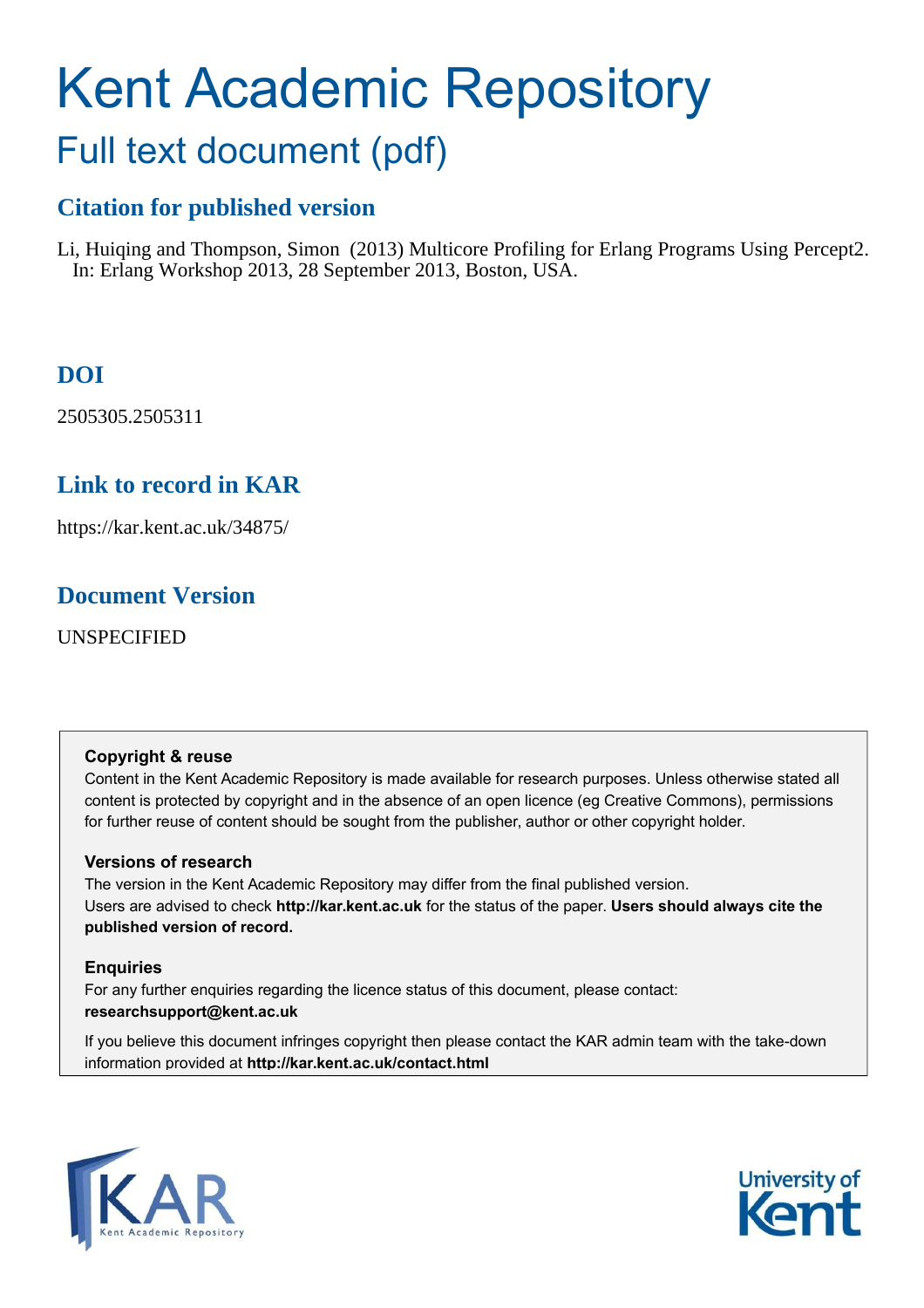## Multicore Profiling for Erlang Programs Using Percept2

Huiqing Li

<span id="page-1-0"></span>Computing Laboratory, University of Kent, UK H.Li@kent.ac.uk

Simon Thompson

Computing Laboratory, University of Kent, UK S.J.Thompson@kent.ac.uk

#### Abstract

Erlang is a functional programming language with built-in support for concurrency based on share-nothing processes and asynchronous message passing. The design of Erlang makes it suitable for writing concurrent and parallel applications, taking full advantage of the computing power of modern multicore machines. However many existing Erlang applications are sequential, in need of parallelisation.

In this paper, we present the Erlang concurrency profiling tool Percept2, and demonstrate how the information provided by it can help the user to explore the potential parallelism in an Erlang application and how the system performs on the Erlang multicore system. Percept2 thus allows users improve the performance and scalability of their applications.

*Categories and Subject Descriptors* D.2.3 [*SOFTWARE ENGI-NEERING*]: Coding Tools and Techniques; D.2.6 []: Programming Environments; D.2.7 []: Distribution, Maintenance, and Enhancement; D.3.2 [*PROGRAMMING LANGUAGES*]: Language Classifications—Applicative (functional) languages; Concurrent, distributed, and parallel languages; D.3.4 []: Processors

*Keywords* Erlang, multicore, profiling, tracing, parallelisation.

#### 1. Introduction

The demise of Moore's Law has shifted programmers' attention to parallelism in order to improve the performance and scalability of an application when the language in which the application is written supports multicore programming. Among such languages, Erlang [\[7,](#page-8-0) [10\]](#page-8-1) has been gaining popularity recently, largely because of its lightweight concurrency model, in which share-nothing processes communicate through asynchronous message passing.

Erlang allows programmers to express concurrent processes and communications in a concise way. A process executing a function is created using the spawn primitive with the function name and its arguments as arguments; message passing between processes is expressed as Pid!Message, where Pid is the process identifier of the target process and Message is the message being sent.

When an Erlang Virtual Machine (VM) with symmetric multiprocessing (SMP) support is started, by default it creates a scheduler for each CPU core available. Each scheduler has its own pro-

Erlang '13, September 28, 2013, Boston, MA, USA.

Copyright © 2013 ACM 978-1-4503-2385-7/13/09... \$15.00. http://dx.doi.org/10.1145/2505305.2505311

cess run-queue, and handles the scheduling of processes in its runqueue, independent of other schedulers. A process migration mechanism is applied periodically to balance the workload between schedulers. Erlang applications, especially those that are CPUintensive, scale very well in a multicore environment with SMP enabled [\[9,](#page-8-2) [22\]](#page-9-0).

<span id="page-1-1"></span>Although many concurrent Erlang applications have been developed, less effort has been made to develop parallel Erlang applications. One of the reasons for this is that SMP support was only added to Erlang less than ten years ago, and it has taken a few years since then for the system to mature. Without SMP, it is still possible to write concurrent programs, in which case each Erlang process would have its own slice of time to run; however to get parallelism on a multicore computer, it would instead be necessary explicitly to start multiple instances of the Erlang VM. Nowadays there is still a lack of tools that allow users to develop such applications by exploring the potential parallelism in an Erlang application. We have therefore developed *Percept2*, an enhanced version of the Erlang concurrency profiling tool, Percept [\[11\]](#page-8-3).

We have given the tool a new name instead of a new version number because the original Percept tool is part of the standard Erlang distribution, whereas Percept2 is an evolution of it, and whether or nit it is going to replace Percept in the distribution is not under our control. Giving them different names also allows the continued evolution and development of both tools.

Percept is a tool for offline visualisation of Erlang application level concurrency and identification of concurrency bottlenecks. It utilises Erlang's built-in support for tracing to monitor events from process states. Trace events are collected and stored in a file, which can then be analysed offline. Once the analysis is done, the data can be viewed through a web-based interface.

Percept is able to give a picture of application-level parallelism, as well as how much time processes spend waiting for messages, but it does not provide any core/scheduler-related information, nor does it support the process of parallelising existing sequential programs. In Percept2, we aim to meet these goals:

- Expose scheduler-related activities to end-users. These include message communication between schedulers, process migration from one scheduler to another, scheduler activity, etc.
- Provide finer-grained profiling information about the existing parallelism of an application, and help the user to explore the potential parallelism.
- Parallelisation increases the number of processes and therefore the number of events traced in a given period of time. Percept2 should therefore scale well to parallel applications running on multiple cores.

The rest of the paper is organised as follows: Section [2](#page-1-0) gives an overview of Erlang and Percept, and Section [3,](#page-2-0) introduces Percept2. The scalability of Percept2, as well as how this is achieved, is discussed in Section [4.](#page-4-0) The usage of the tool is described in Sec-

Permission to make digital or hard copies of all or part of this work for personal or classroom use is granted without fee provided that copies are not made or distributed for profit or commercial advantage and that copies bear this notice and the full citation on the first page. Copyrights for components of this work owned by others than ACM must be honored. Abstracting with credit is permitted. To copy otherwise, or republish, to post on servers or to redistribute to lists, requires prior specific permission and/or a fee. Request permissions from permissions@acm.org.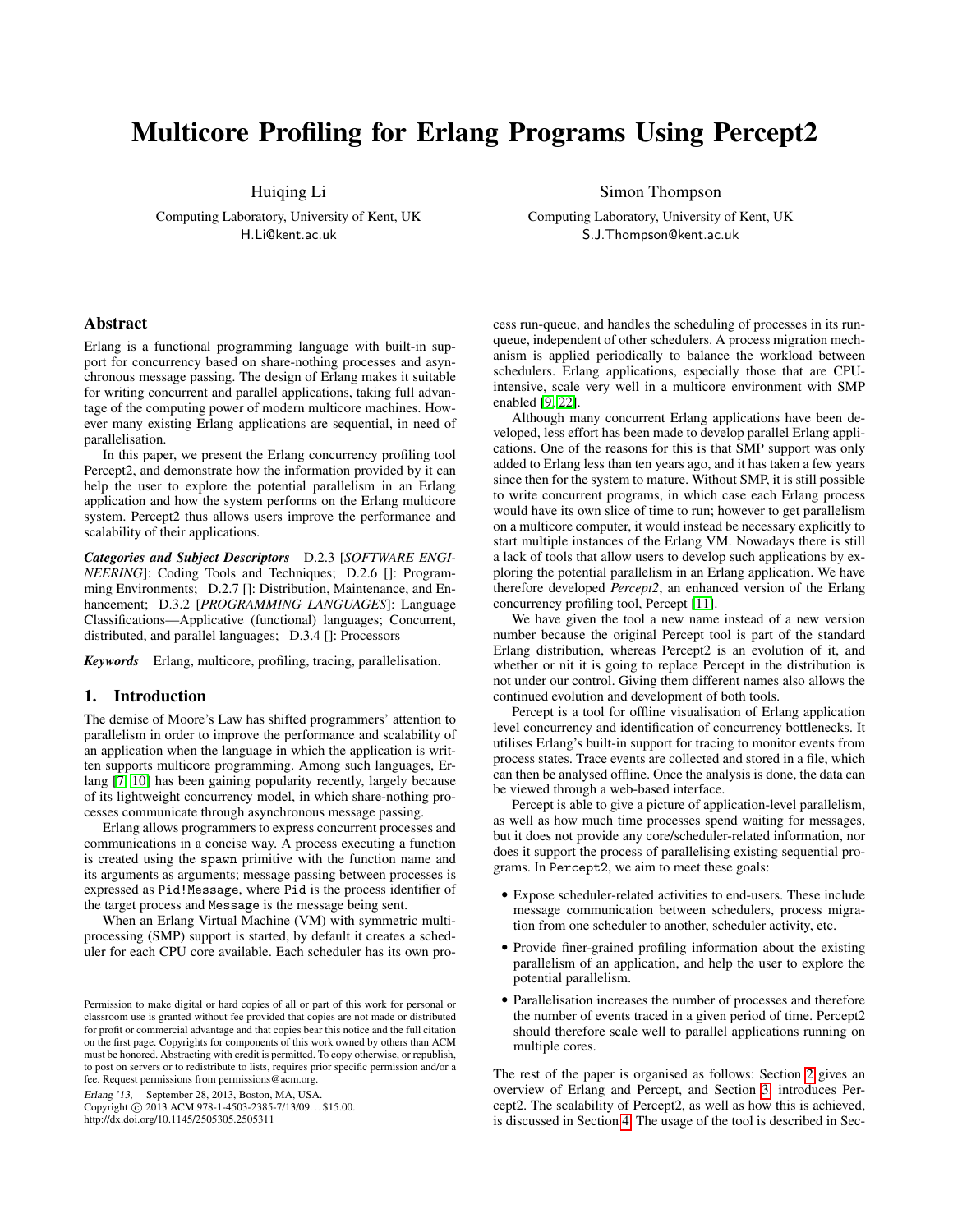tion [5.](#page-5-0) A case study showing how Percept2 is used to guide the parallelisation of an Erlang application in described in Section [6.](#page-6-0) The Erlang built-in trace mechanisms are discussed in Section [7.](#page-6-1) Finally, Sections [8](#page-7-0) and [9](#page-8-4) conclude after addressing related and future work.

#### 2. Erlang and Percept

Erlang [\[10\]](#page-8-1) makes parallel programming easy by modelling the world as sets of parallel processes that can interact only by exchanging messages. Erlang concurrency is directly supported in the virtual machine, rather than indirectly by operating system threads. Erlang processes are very lightweight, and as a result an Erlang program can be made up of thousands or millions of processes that may run on a single processor, a multicore processor or a manycore system.

<span id="page-2-1"></span>The main implementation of Erlang is the Erlang/OTP (Open Telecom Platform) system [\[4\]](#page-8-5), and this was equipped with symmetric multi-processing (SMP) capabilities in 2006; SMP support has been improved continuously since then. In the current release (R16B), the VM detects the CPU topology automatically at startup, and creates a scheduler for each CPU core available. Each scheduler has it own process run-queue, and processes are migrated between run-queues if scheduler loads need to be balanced [\[19,](#page-9-1) [21\]](#page-9-2).

Built-in Tracing. The Erlang runtime system has built-in support for tracing many types of events, allowing an application to be traced while being executed. No special compilation or instrumentation of the program is needed.

Erlang's built-in support for tracing is exposed to end users through a number of built-in functions (BIFs): erlang:trace/3, erlang:trace pattern/3, and erlang:trace info/2. The function erlang:trace/3 *enables* and *disables* the low-level tracing. When enabling tracing, the user can specify which processes to trace, and which events they are interested in. The process that makes the call to erlang:trace/3 to enable the tracing is known as the *tracer process*. In Erlang, at any one time, any process can only be traced by one tracer process.

Events that can be traced include: global and local function calls, process-related activities, message passing, garbage collection and memory usage. When tracing is enabled, trace events are sent as messages of the following format:

#### <span id="page-2-2"></span>{trace, Pid, Tag, Data1 [,Data2]}

where [, Data2] denotes an optional field dependent on the trace message type. If the timestamp flag is given, the first element of the tuple will be trace\_ts instead and the timestamp is added as the last element of the tuple.

<span id="page-2-3"></span>The erlang:trace pattern/3 BIF, used in conjunction with erlang:trace/3, is for enabling the tracing of local and global function calls, with which, a user can specify the subset of functions to be traced using Erlang's *match specification* mechanism. A match specification consists of an Erlang term describing a small program that expresses a condition to be matched over a set of arguments. If the matching succeeds, a trace event is generated and some predefined actions can be executed. A function call or return to trace event will only be generated if a *traced* process executes a *traced* function.

<span id="page-2-0"></span>Percept [\[11\]](#page-8-3) is a offline profiling tool included in the Erlang/OTP distribution. It utilises trace information and profiler events to form a picture of the runnability of processes, from which one can infer the level of parallelism the application supports, and hopefully identify bottlenecks in the application.

In Percept, process states are monitored. A waiting or suspended process is considered to be *inactive* and a running or runnable process is considered *active*. Process events are collected and stored to a file that can then be analysed; the analyser parses the data file



Figure 1. Percept: concurrency overview

and inserts all events into the percept db database. After analysis the data can be viewed through a browser-based interface.

Percept generates an application-level concurrency profile, as shown in Fig [1,](#page-1-1) which is generated by profiling the example module sorter.erl used in the Percept documentation [\[11\]](#page-8-3). The profile shows the number of active processes at any point during profiling; dips represents low concurrency/parallelism. It is possible to zoom in on different parts of the profile to see the data for a specific time interval. The ratio between the number of runnable processes and the number of Erlang schedulers available can be used as an indicator of resource utilisation. For example, a very low ratio (less than 1) indicates under-utilisation of available Erlang schedulers, whereas a very high ratio indicates the high number of unfinished processes, which could potentially be a problem if the amount of memory used by each process is large.

<span id="page-2-4"></span>Selecting the *processes* option from the menu leads to the process table page, as shown in Fig [2.](#page-2-1) Each row in the table shows information about a process, identified by its *P*rocess *id* (Pid): a lifetime bar that shows a rough estimate of when the process is alive during the profile, the entry-point, the process's registered name if it has one, and process's parent Pid. Pids in the table are clickable, and clicking on a Pid leads to the information page for this particular process, as shown in Fig [3.](#page-2-2) Apart from the basic process information shown in process table, this page also shows the Pids of the process' children, if any, and the process' inactive times. This latter includes how many times the process has been waiting for a message and in which function.

It is possible to select a number of processes of interest by ticking the *select* box in the process table, as shown in Fig [2,](#page-2-1) and compare their runnability during the execution by pressing the *compare* button. Fig [4](#page-2-3) shows the runnablity of each of the processes selected during the period of profiling. In a runnability bar, *green* means the process is active (i.e running or runnable), and *white* means the process is inactive.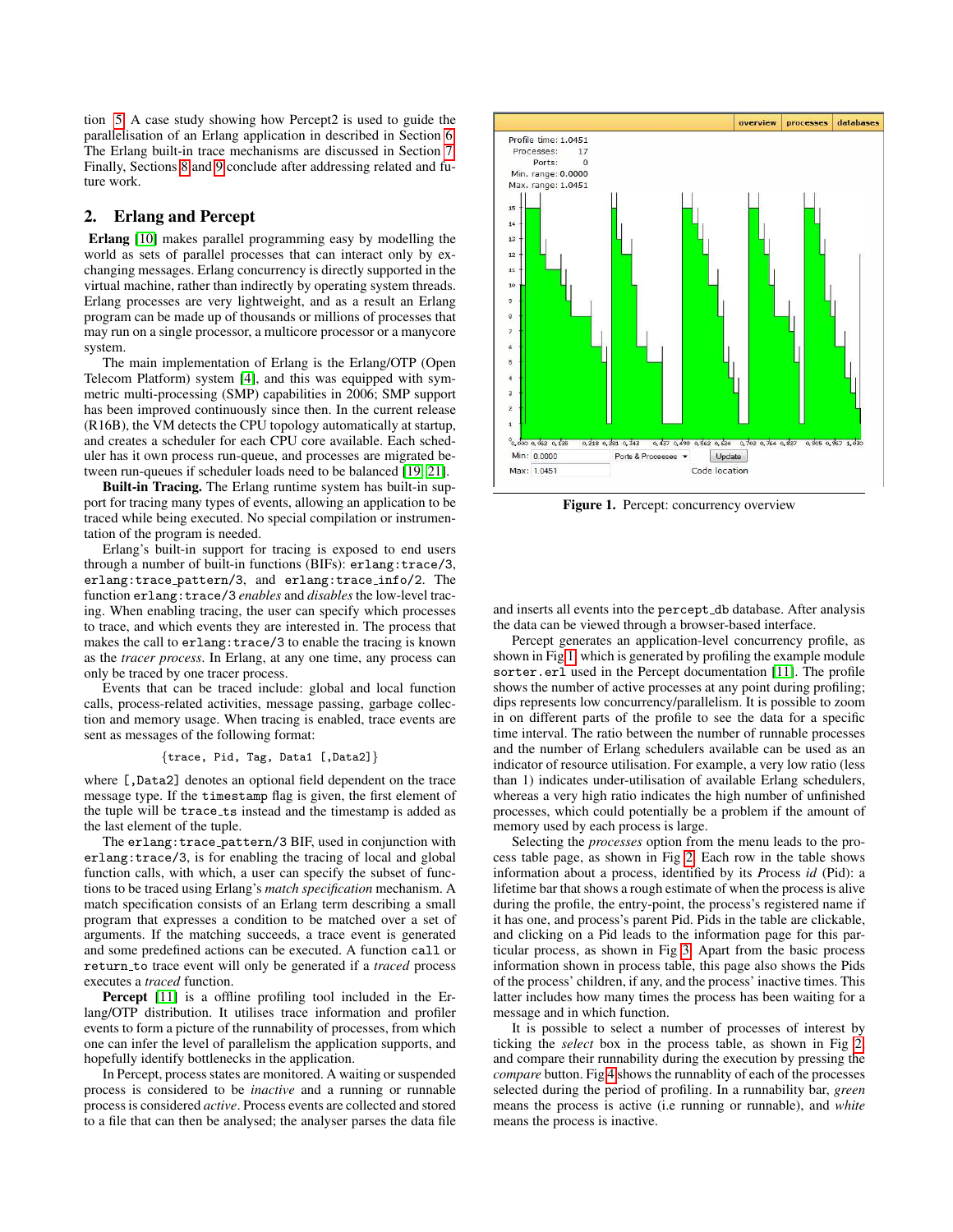|                                |                     |                 |                   | overview | <b>processes</b> | databases        |
|--------------------------------|---------------------|-----------------|-------------------|----------|------------------|------------------|
|                                |                     |                 |                   |          |                  | <b>Processes</b> |
| <b>Select</b>                  | <b>Pid</b>          | <b>Lifetime</b> | <b>Entrypoint</b> |          | <b>Name</b>      | <b>Parent</b>    |
|                                | $\sqrt{8}$ <0.41.0> |                 | undefined         |          | undefined        | undefined        |
| $\overline{\mathsf{v}}$        | <0.44.0>            |                 | sorter:main/4     |          | undefined        | <0.41.0>         |
| V                              | <0.45.0>            |                 | sorter:loop/0     |          | undefined        | <0.44.0>         |
| $\overline{\mathbf{v}}$        | <0.46.0>            |                 | sorter:loop/0     |          | undefined        | <0.44.0>         |
|                                | $\sqrt{6}$ <0.47.0> |                 | sorter:loop/0     |          | undefined        | < 0.44.0         |
|                                | $\sqrt{8}$ <0.48.0> |                 | sorter:loop/0     |          | undefined        | < 0.44.0         |
| $\overline{\mathbf{v}}$        | <0.49.0>            |                 | sorter:loop/0     |          | undefined        | < 0.44.0         |
| V                              | <0.50.0>            |                 | sorter:loop/0     |          | undefined        | <0.44.0>         |
| $\overline{\mathbf{v}}$        | <0.51.0>            |                 | sorter:loop/0     |          | undefined        | <0.44.0>         |
|                                | $\sqrt{6}$ <0.52.0> |                 | sorter:loop/0     |          | undefined        | < 0.44.0         |
|                                | $\sqrt{6}$ <0.53.0> |                 | sorter:loop/0     |          | undefined        | < 0.44.0         |
|                                | $\sqrt{6}$ <0.54.0> |                 | sorter:loop/0     |          | undefined        | < 0.44.0         |
| $\triangledown$                | <0.55.0>            |                 | sorter:loop/0     |          | undefined        | <0.44.0>         |
|                                | $\sqrt{8}$ <0.56.0> |                 | sorter:loop/0     |          | undefined        | <0.44.0>         |
| $\triangledown$                | <0.57.0>            |                 | sorter:loop/0     |          | undefined        | < 0.44.0         |
|                                | $\sqrt{8}$ <0.58.0> |                 | sorter:loop/0     |          | undefined        | < 0.44.0         |
|                                | $\sqrt{8}$ <0.59.0> |                 | sorter:loop/0     |          | undefined        | <0.44.0>         |
| <b>V</b> Select all<br>Compare |                     |                 |                   |          |                  |                  |

<span id="page-3-0"></span>Figure 2. Percept: process table



Figure 3. Percept: process information page



<span id="page-3-1"></span>Figure 4. Percept: process runnability comparison

#### 3. Percept2

The information provided by Percept is useful, but also limited. We have therefore extended Percept in two dimensions: functionality and scalability, and named the enhanced version *Percept2*. Percept2 is open source and downloadable from [https://github.com/](https://github.com/huiqing/percept2) [huiqing/percept2](https://github.com/huiqing/percept2). The new functionalities added to Percept2 and the rationale behind the changes are discussed in this section; the performance and scalability of Percept2 is discussed in the next section.

*Scheduler Activity.* Profiling the number of active schedulers at any time during program execution is a first step towards exposing multicore-related information to end users. In order to make full use of the multicore resource, an Erlang application should have enough processes to keep all the schedulers busy to avoid (as much as possible) any schedulers being inactive. In Percept2, a user can view the activeness of schedulers from the overview page by selecting the *scheduler* option from the drop list. The scheduler activity graph, as shown in Fig [5](#page-2-4) generated by profiling type checking the Erlang erts library using Dialyzer [\[18\]](#page-9-3), has a similar layout to the process activity graph shown in Fig [1,](#page-1-1) except that the Y-axis represents the number of active schedulers.

<span id="page-3-2"></span>

Figure 5. Percept2: active schedulers

*Process Migration*. One of the most important aspects of the multicore implementation is balancing workload between schedulers. In the Erlang VM, both work sharing and stealing approaches are employed. Once migration paths have been decided, schedulers with less work will pull processes from their counterparts, while schedulers with more work will push processes to others [\[19\]](#page-9-1). In Percept2, the migration history of a process from one scheduler to another is recorded, as is shown in the *RQ history* row in the process information page in Fig [6.](#page-3-0) This information is not only useful for end-users, but also for the implementers of the virtual machine. *Message Passing Between Processes/Schedulers.* Message passing between processes can be monitored by enabling the tracing of *send* and *receive* events. This information shows how frequent the communication is between processes and the amount of data being sent/received by a process. In Erlang, messages between processes are copied, so frequent big messages being passed could affect the performance of an application. As shown in Fig [6,](#page-3-0) the number, as well as the average size, of messages sent/received by a process is profiled.

With Percept2, it is also possible to view process-to-process message passing, as shown in Fig [7.](#page-3-1) Each node in this graph represents a process, and the label on the link from one process to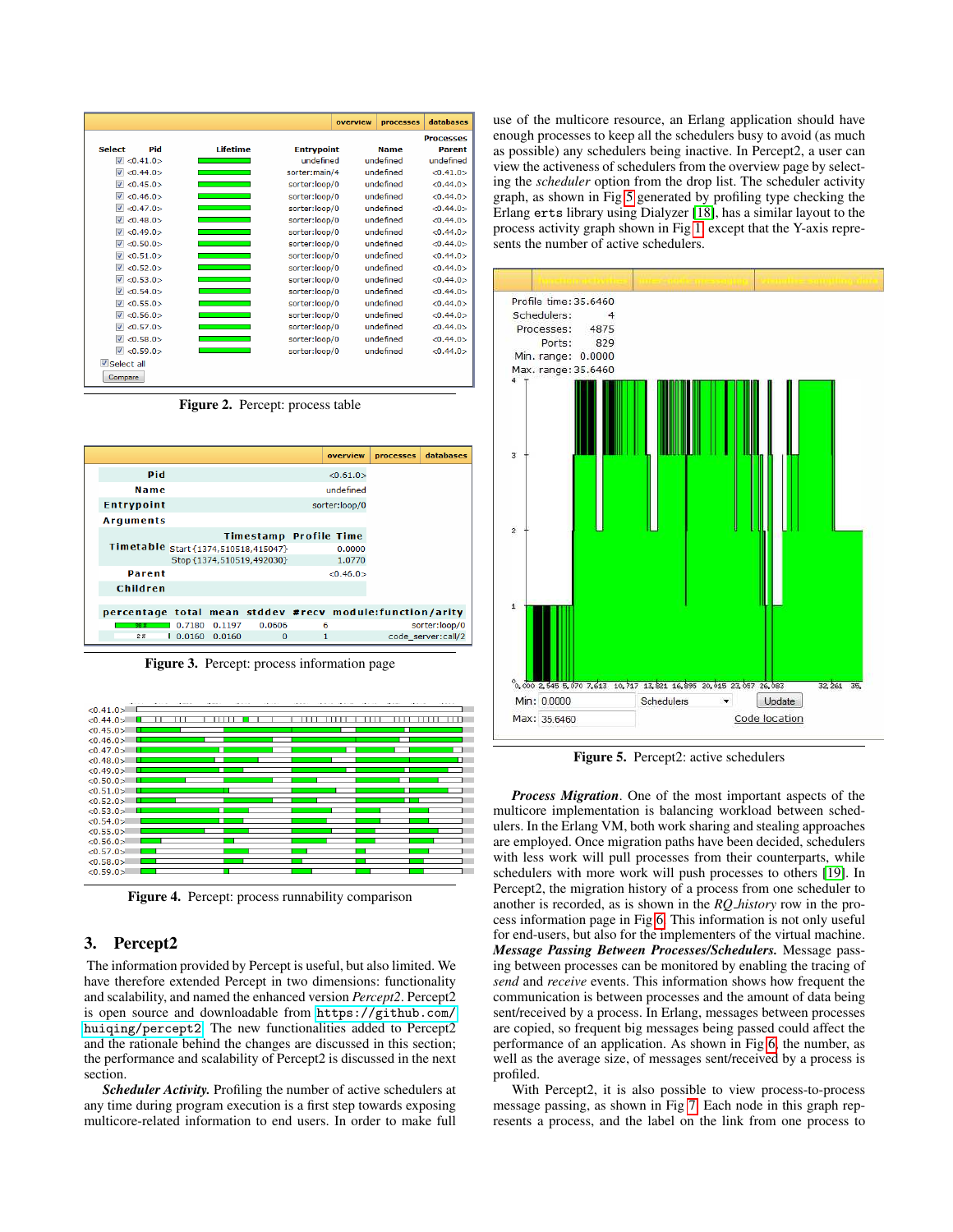| overview | <b>processes</b>                    | ports |        | mdion adivitic                    |                         | inter-node messaging                  | visualise sampling data                   |            |  |
|----------|-------------------------------------|-------|--------|-----------------------------------|-------------------------|---------------------------------------|-------------------------------------------|------------|--|
|          |                                     |       |        | Pid                               |                         |                                       |                                           | <0.50.0>   |  |
|          |                                     |       |        | Name                              |                         |                                       |                                           | undefined  |  |
|          |                                     |       |        | <b>Entrypoint</b>                 |                         | dialyzer coordinator:regulator loop/2 |                                           |            |  |
|          |                                     |       |        | <b>Arquments</b>                  |                         |                                       |                                           |            |  |
|          |                                     |       |        |                                   |                         | <b>Timestamp Profile Time</b>         |                                           |            |  |
|          |                                     |       |        |                                   |                         | Timetable Start{1374,576352,571381}   |                                           | 5.4294     |  |
|          |                                     |       |        |                                   |                         | Stop{1374,576355,940055}              |                                           | 8.7981     |  |
|          |                                     |       |        | <b>Parent</b>                     |                         |                                       |                                           | <0.48.0>   |  |
|          |                                     |       |        | Children                          |                         |                                       |                                           |            |  |
|          |                                     |       |        | <b>RQ_history</b>                 |                         | [1,2,1,3,1,2,4,2,3,4,2,3,1,3,1,3,1]   |                                           |            |  |
|          |                                     |       |        | {#msq_received,<br>avq_msq_size}  |                         |                                       |                                           | ${129,21}$ |  |
|          |                                     |       |        | ${#msg\_sent, }$<br>avq_msq_size} |                         |                                       |                                           | ${64,12}$  |  |
|          | accumulated runtime (in secs)       |       |        |                                   |                         |                                       |                                           | 0.0010     |  |
|          |                                     |       |        | Callgraph/time                    |                         |                                       | show call graph/time                      |            |  |
|          | percentage of<br>total waiting time |       |        |                                   | total mean stddev #recv |                                       | module: function/arity                    |            |  |
|          | 100 <sub>x</sub>                    |       | 3.3080 | 0.0501                            | 0.0812                  |                                       | 66 dialyzer coordinator: regulator loop/2 |            |  |

Figure 6. Percept2: process information page



Figure 7. Percept2: process communication graph

another indicates the total number of messages sent from the originating node to the target node, and the average size of the messages sent. The graph can be simplified by increasing the threshold values as shown at the top of the figure, so that one can focus on those processes with heavy communication.

Information about inter-scheduler message passing can be derived from inter-process message passing events and process scheduling events, i.e. which process is scheduled to run and on which scheduler.

*Accumulated Process Runtime.* Unlike Percept, Percept2 distinguishes between process states of *running* and *runnable* (i.e. the process is ready to run, but another process is currently running). This is achieved by enabling the tracing of process scheduling events. As a result, we are able to calculate the accumulated runtime of a process, also shown in Fig [6,](#page-3-0) more accurately.



Figure 8. Percept2: process runnability comparison

<span id="page-4-1"></span>The distinction between *running* and *runnable* is also reflected in the process runnability comparison. For instance, after profiling the same program used in Section [2](#page-1-0) using Percept2, the process runnability comparison table is as shown in Fig [8,](#page-3-2) where *orange* represents *runnable* and *green* represents *running*.

*Structured Process Display.* Processes are shown in an expandable/collapsible tree structure in Percept2, as in Fig [9,](#page-4-1) which is generated by profiling Wrangler [\[17\]](#page-9-4)'s similar code detection functionality, so the parent-child relationships between processes are made explicit.

The number of processes spawned by an application may well increase significantly when parallelism is added, challenging the scalability of the tool, and making it difficult for users to navigate through the process tree and to spot interesting processes. Based on the observation that processes with the same entry function and spawned by the same parent process (possibly with different arguments) in general exhibit common behaviour, Percept2 displays a *compressed* version of the process tree for users to explore. For those sibling processes which share the same entry function, only one representative process is displayed, and all the remaining are combined into one artificial process.

For instance, in Fig [9,](#page-4-1) the process with *pid* <0.371.0> spawned 11 processes because of the use of the parallel version of the lists:foreach function. Instead of listing all the 11 processes, Percept2 shows the process with the *pid* <0.377.0>, and collapses the remaining 10 processes into the artificial entry <0.\*0\*.0>. The uncompressed process (<0.377.0> in this case) is not chosen randomly, instead it is the process with the most accumulated runtime among the siblings. Although not shown in the process tree, information about those compressed processes is reachable by clicking on the artificial pid, i.e. <0.\*0\*.0>, which leads to a process information page containing links to those processes compressed.

<span id="page-4-0"></span>A graph representation of the process tree structure is also generated by Percept2, and can be reached by clicking on the 'Process Tree Graph' link from the process tree page.

*Function Profiling.* Process information alone does not say much about how a process's execution time is used, or how much of a process's execution time is spent on a particular computation of an Erlang application.

To address this problem, Percept2 allows the tracing of function activities, and is able to provide the user with profiling information including: dynamic, *calling-context-aware*, callgraphs; the total amount of time the process spent on a particular function, information about which functions are active during a specific timeinterval, etc.

There are already a number of function profiling tools available as a part of the Erlang distribution, including fprof [\[5\]](#page-8-6), eprof [\[3\]](#page-8-7), cover [\[1\]](#page-8-8) and cprof [\[2\]](#page-8-9). Among these profiling tools, fprof provides the most detailed information about functions. It measures the execution time for each function, both own time and accumulated time, and also records the amount of time a process spends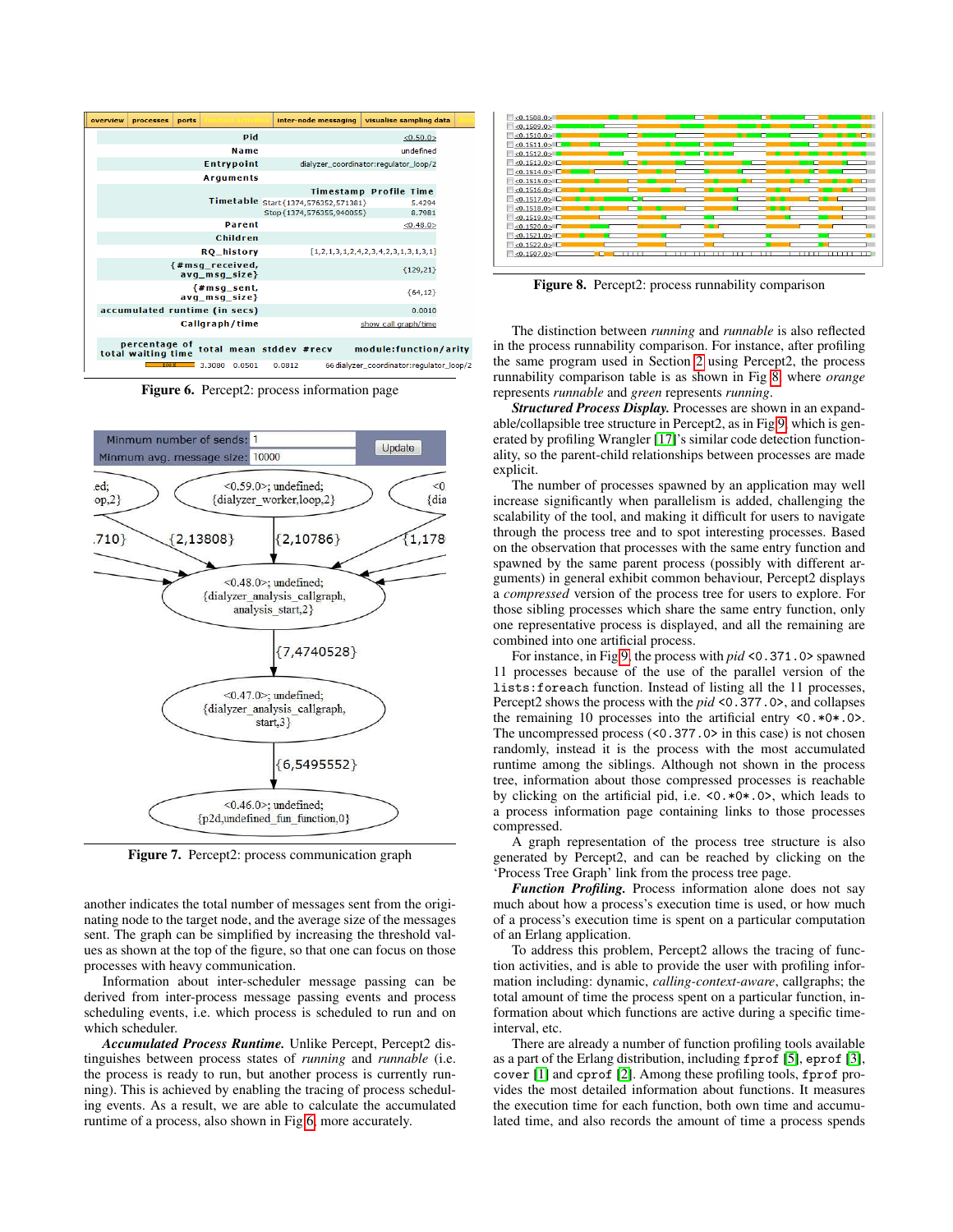| Select $[+/$ |              | Pid              | Lifetime               | <b>Name</b>          |                                                         | Parent #RQ_chgs | #msgs received #msgs sent                 |             | <b>Entrypoint</b>                                           | Callgraph               |
|--------------|--------------|------------------|------------------------|----------------------|---------------------------------------------------------|-----------------|-------------------------------------------|-------------|-------------------------------------------------------------|-------------------------|
|              | $[+]$        | < 0.370.0 >      |                        | undefined            | < 0.358.0                                               | з               | ${214, 157}$                              | ${105,828}$ | sim_code:hash_loop/1                                        | show call<br>graph/time |
|              | $\mathbb{H}$ | <0.371.0>        |                        | undefined            | $\le 0.358.0$                                           | 4               | ${11,24}$                                 | ${1,24}$    | sim_code:pforeach_0/3                                       | show call<br>graph/time |
|              | $Select[+/$  |                  | Pid<br><b>Lifetime</b> | <b>Name</b>          |                                                         |                 | Parent #RQ_chgs #msgs_received #msgs_sent |             | Callgraph<br><b>Entrypoint</b>                              |                         |
|              |              | $<0.*0*.0>$<br>÷ |                        | '10 procs            | $\frac{1}{2}$ mitted $\frac{1}{2}$ mitted $\frac{1}{2}$ | 1545            | ${14892,142}$                             |             | {14961,66} sim_code:pforeach_1/3 callgraph/time             |                         |
|              | $\Box$       | <0.377.0><br>÷   |                        |                      | $1$ undefined $\leq 0.371.0$                            | 583             | ${6265,151}$                              |             | show call<br>{6351,65} sim_code: pforeach_1/3<br>graph/time |                         |
|              | ٠            | <0.895.0>        |                        | undefined            | < 0.358.0                                               | 3               | ${89,2525}$                               | ${1.36401}$ | sim code:clone_check_loop/3                                 | show call<br>graph/time |
|              | $[+]$        | < 0.896.0        |                        | undefined            | $\leq 0.358.0$                                          | 5               | ${99,24}$                                 | ${1,24}$    | sim_code:pforeach_0/3                                       | show call<br>graph/time |
|              | ٠            | <0.1110.0>       |                        | undefined            | < 0.358.0                                               | 0               | ${0,0}$                                   | ${1,505}$   | sim_code:pmap_1/3                                           | show call<br>graph/time |
|              | ٠            | $\le 0.*3*.0>$   |                        | '38 procs<br>omitted | <0.358.0>                                               | 37              | ${0,0}$                                   | ${38,970}$  | $sim\_code:pmap\_1/3$ <sub>Callgraph/time</sub>             |                         |

<span id="page-5-1"></span>Figure 9. Percept2: compressed process tree

on garbage collection and suspension while executing a function. The caller of a function call is recorded, hence a callgraph for a process can be built from the trace information. The disadvantage of fprof is that it slows down program execution significantly, and the trace file can be very large. eprof has less impact on the program execution, but it also provides less profiling information. For example, eprof does not measure the time spent on garbage collection or suspension, and does not record the caller function of a function call, which means a callgraph cannot be built from the trace data. cover and cprof provide even less profiling information; both tools collect information on a per module basis, hence are not suitable for use in Percept2 either.

In order to provide 'good enough' profiling information to end users while avoiding slowing down program execution significantly, we decided to build into Percept2 a simplified version of fprof. Compared to fprof, Percept2's support for function profiling does not measure a function's own execution time, but measures everything else that fprof measures. Eliminating measurement of a function's own execution time gives a user the freedom of not profiling all the function calls invoked during the program execution. For example, they can choose to profile only functions defined in the user's application code, and not those in libraries.

To further reduce the impact on program execution time and the size of trace data, a user can replace the uses of standard spawn/spawn link functions in her/his application code with the spawn/spawn link functions provided by Percept2, so that Percept2 could selectively trace those processes that exhibit a common behaviour, i.e. function activities are recorded for a processes only if it has been selected to be traced by Percept2. The selectivity only applies to function activities, and does not affect the tracing of other process activities in any way.

To enable the tracing of functions, both exported and local, defined in a particular module, the user needs to supply Percept2 with the name of that module when the profiling is started. We elaborate more about the calling-context-aware callgraph next.

<span id="page-5-2"></span>*Calling-context-aware Callgraph.* Function callgraphs are a commonly used representation of function invocation behaviour, in which nodes representing functions are connected by directed edges representing caller-callee relationships. In general, callgraphs are succinct because each function is represented as a single node regardless of the different paths on which the node occurs; however this feature also limits the amount of information provided to the user, such as the calling-context information. In Percept2, a partial *calling-context-aware* callgraph is used to represent the dynamic function invocation behaviour.

Instead of merging every occurrence of the same function node, Percept2 only merges identical function nodes that share the same parent node, i.e. the same calling context, and identical function nodes in a repeated call path sequence due to recursion (hence partial).

<span id="page-5-0"></span>With the callgraph, a user is able to understand the causes of certain events, such as heavy calls of a particular function, by examining the region around the node for the function, including the path to the root of the graph. As shown in graph in Fig [14,](#page-7-1) a slice of a callgraph generated from the case study to be discussed in Section 5, each edge is annotated with the number of times the target function is called by the source function, and each node is annotated with the time the function took as a percentage of the process's life time. In the callgraph, pseudo functions suspend and garbage collect are used to indicate the time a function spends on suspension and garbage collection respectively.

*Support for Distribution.* With Percept2, it is also possible to profile the inter-node message passing in a distributed Erlang system. When multiple Erlang nodes are profiled, each node produces its own trace data file, which can then be passed on to a Percept2 trace analyser. Percept2 is able to analyse multiple trace files in parallel, as will be discussed in the next section, hence there is no need to merge trace files from different nodes into a single trace file.

#### 4. Implementation and Scalability

The trace analyser in Percept is a sequential program, hence does not scale well on multicore machines. To improve the performance and scalability of Percept2, we have parallelised the trace analyser in two ways: first, Percept2 is parallelised so that multiple trace files can be analysed in parallel; second, the analysis of each single trace file is parallelised.

*Parallel analysis of multiple trace files*. In Percept2, trace data can be written to a number of files, each with a limited size. When the file specification for the data destination is specified in the format of {FileName, wrap, Suffix, WrapSize}, trace data is initially written to FileName++"0"++Suffix until a trace message written to the file makes it longer than WrapSize; at which point, the file is closed and the trace following will be written to FileName++"1"++Suffix until it reaches its size limit, and so on.

When multiple trace files are analysed, Percept2 starts a trace analyser process for each trace file. A trace analyser reads a trace message each time, process it, and update the database, which is a collection of ETS (Erlang built-in Term Storage) tables used to store the trace data internally. To reduce potential lock contention on some frequently visited ETS tables, each trace analyser creates its own database to hold its local data, while ETS tables that hold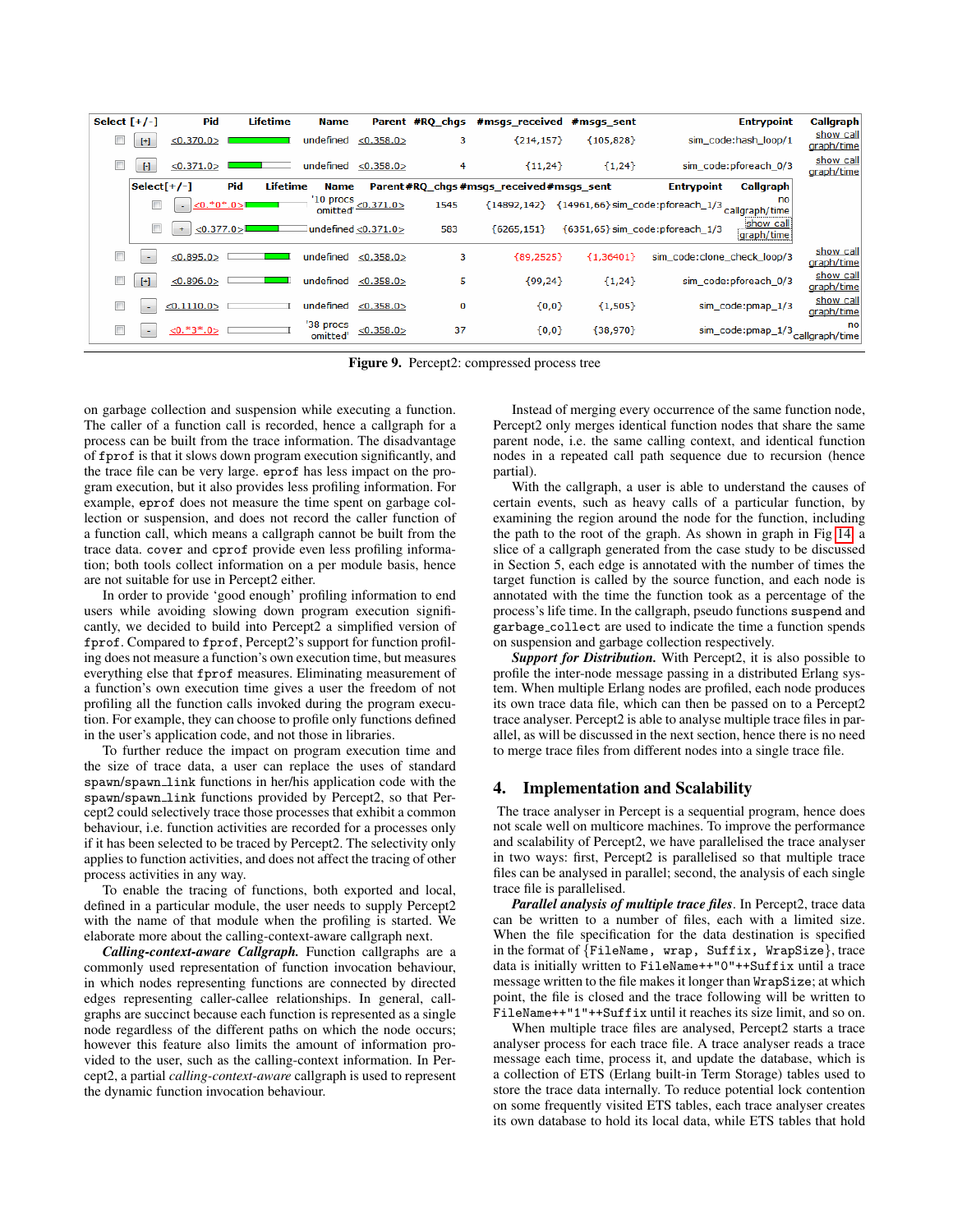

<span id="page-6-0"></span>Figure 10. Percept2 Speedup Diagram

global data, or are updated less frequently are shared among the trace analysers.

*Parallel analysis of a single trace file*. The processing of a single trace file is parallelised in the way that a process is spawned for each particular kind of messages. For instance, there is a process for handling process activities, scheduler activities, and function activities respectively. The process handling function activities is further parallelised so that a process is spawned for every process in the application to handle the function trace events for that particular process. With this parallelisation, the main trace analyser process is only responsible for the reading and dispatching of trace messages to other processes.



Figure 11. Percept2 Time Diagram

<span id="page-6-1"></span>*Performance and Scalalibity*. The scalability of Percept2 on a 12-core processor running CentOS 6.3 is shown in Fig [10,](#page-5-1) and time spent is shown in Fig [11.](#page-5-2) The figures were generated using Bencherl [\[8\]](#page-8-10) – a scalability benchmark suite for Erlang/OTP. In this experiment, Bencherl was configured to execute Percept2's trace analyser with five trace files as input. The total size of the five trace files is 1.36G, and there are 11,008,609 trace messages in total. Bencherl first runs the trace analyser on an Erlang VM using only one scheduler, then adds a scheduler each run until there

are 12 schedulers. The results shows that the trace analyser scales reasonably well. Timewise, the execution time with 1 core is 531 seconds, and this reduced to 99.5 seconds when the number of cores reaches 12.

*Profiling Overhead*. To reduce the overhead of applying profiling to an Erlang application, Percept2 allows a user to selectively control which feature, or set of features, to profile. For instance, if message passing is not of interest to the user, they can choose not to include the feature 'message' in the profiling options when starting profiling. When function activities are not traced, the overhead introduced by Percept2 is reasonable. For instance, one of the Erlang applications that we profiled creates 14848 processes and 672 ports during its execution. The running time without profiling on a 12-core machine is 99.19 seconds. Using Percept2 to profile this application with all the features supported by Percept2 (apart from function profiling) enabled, the running time is 111.09 seconds, a profiling overhead of 11% of the original execution time. When the profiling of function activities is enabled, the overhead could increase significantly depending on how many functions, and how many processes executing these functions, are being profiled. As mentioned earlier, our approach to reducing the overhead introduced by function profiling is *selective profiling*, i.e., selectively tracing only the function activities of a subset of processes that exhibit common behaviour.

#### 5. How to use Percept2

Percept2 follows Percept's API interface style with only minor changes to the types of the arguments accepted by the profile and analyze functions. As for Percept, the profiling process consists of three steps: starting/stopping the profiling, analysing trace data and visualising profiling result.

Depending on the size of the application being profiled, and the parts of the application that a user is interested in, there are three ways to invoke Percept2 profiling:

#### Profile a complete run of an application. Performing

this requires the entry function of the application, and the command for starting profiling is:

percept2:profile(FileSpec, Entry, Options).

where FileSpec specifies the files used to store trace data, Entry is the {Module, Function, Args} representation of the entry function of the application, and Options specifies which aspects of the application should be profiled.

FileSpec can be the name of a single file, or in the format of {FileName, wrap, Suffix, WrapSize} specifying a collection of files to store the trace data. Options has the type of [profile option()], where the type profile option() is defined in Fig [12.](#page-7-2) Profiling starts with execution of the entry function, and goes on for the whole duration until the entry function returns and profiling has concluded.

Profile a time slice of the application run. The commands for starting and stopping profiling while an application is already up and running are:

> <span id="page-6-2"></span>percept2:profile(FileSpec, Options) percept2:stop\_profile().

Profile a particular part of an application. This can be achieved by inserting the commands for starting and stopping profiling at appropriate points in the application code. Obviously, the application code needs to be recompiled after these changes.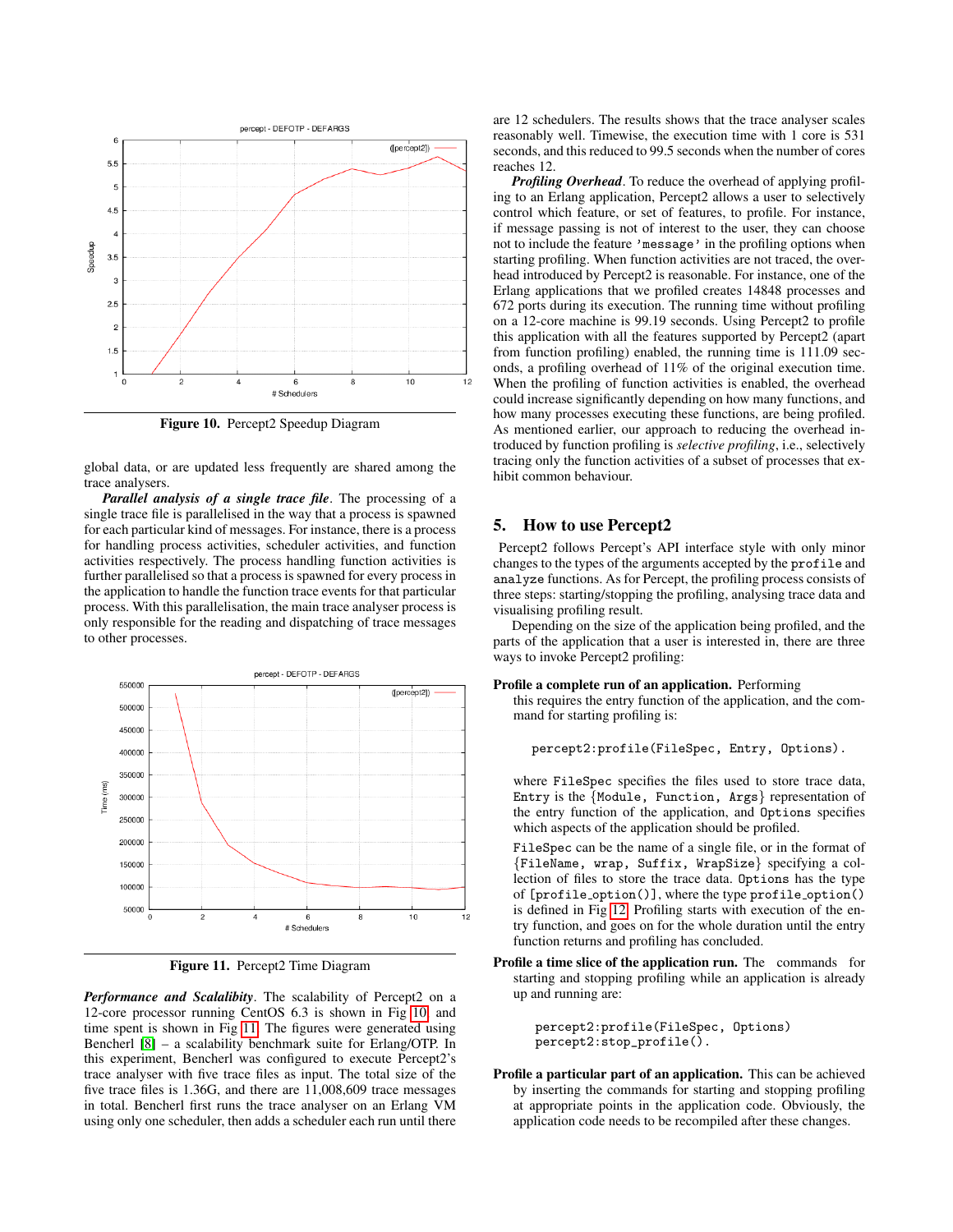Once profiling has been finished, the following commands used to analyse the trace data: the former for a single file, the latter for multiple trace files.

percept2:analyze([FileName]) percept2:analyze (FileBaseName, Suffix, StartIndex, EndIndex).

The last step is to visualise the profiling result. To do this, use percept2:start webserver(8888) to start the web server, then go to 'localhost:8888' in your web browser. If the port number is not given, an available port number is assigned automatically.

#### 6. A Case Study

In this section we use Percept2 to guide the parallelisation of the code clone detection functionality in Wrangler [\[17\]](#page-9-4), an Erlang refactoring tool. The clone detection tool is able to find code fragments that have a non-trivial common abstraction in Erlang systems. The algorithm consists of a number of phases: parse Erlang files into abstract syntax trees (ASTs); generalise, flatten and hash ASTs; identify clone candidates, and finally check clone candidates to identify genuine clones. Apart from the identification of clone candidates, which is implemented in C, all the other phases are implemented in Erlang. The original implementation of the clone detection algorithm is sequential, although with some concurrency built-in; Fig [13](#page-7-3) shows the process activity profile of this implementation. As can be seen, most of computation is done by a single process, i.e., the process <0.37.0>. Examining the dynamic callgraph of process <0.37.0> in top-down order, we noticed that the function generalise and hash file ast 1/5 and its direct parent have a larger number of call counts compared to their caller functions, and consume 78% of the process lifetime. This portion of the callgraph is shown in Fig [14.](#page-7-1) The actual code shows that this function is called in a list comprehension over a list of files. We refactored the sequential list comprehension to a parallel version, as shown in Fig [15,](#page-7-4) where para\_lib is a library of parallel utility functions (written by us).

The previous refactoring improves the parallelism of the algorithm, however profiling the refactored program still shows that some processes are more heavily loaded than others. We examined the callgraph of one of those processes, and this leads to the refactoring step 2 (see Fig [16\)](#page-7-5), which turns the use of sequential lists:foreach/2 into a parallel version. The macro ?PARALLEL in the new code is used to control the maximum number of new processes to be spawned; if this value is smaller than the number of elements to be processed in the list, this list will be chopped into smaller sublists and a process spawned for each sublist.

Repeating this profiling and examination process leads to our third refactoring, as shown in Fig [17,](#page-8-11) which involves the refactoring of a recursive function definition. This refactoring is slightly more complex than the previous two steps because of the need to eliminate the data dependency between two consecutive recursions. On a 4-core machine, the scalability of the clone detection algorithm after the three refactoring steps is shown in Fig [18.](#page-6-2) We note however that parallelisation of Erlang programs is by no means straight forward due to the fact that Erlang allows expressions to have sideeffects and raise exceptions.

#### 7. Extensions to Erlang Trace

<span id="page-7-0"></span>The amount of data that needs to be collected and analysed limits the scalability of profiling tools. Reducing data collection will thus improve scalability, and we have written prototype extensions of Erlang tracing to support this.

*Message Size vs. Message Content*. Currently Erlang tracing logs the complete messages *sent/received* by traced processes when the *send/receive* flags are on. While message content may be useful for some cases, it will also increase the size of trace data significantly, especially when large messages are sent between processes, and there are frequent messages between processes. We extended Erlang tracing with the option of logging the size of messages, to be used in conjunction with the *send/receive* trace flags.

*Dynamic Filtering and Manipulating of Trace Messages*. Erlang's built-in tracing provides powerful support for controlling the function call events to be traced by means of *match specification*. While match specifications can be used to filter/manipulate function-related trace events, it is not applicable to other trace events; this does not mean that there is no such a need for dynamic filtering/manipulating of other trace events however, actually it is quite the contrary.

<span id="page-7-2"></span>We have therefore prototyped an extension to the Erlang built-in trace and match specification implementation to allow the dynamic filtering of general trace messages, and added erlang: trace\_filter/2 as a new BIF function, with the following specification:

erlang:trace\_filter(PidSpec,MatchSpec)->integer()>=0

where the spec uses the following types:

```
PidSpec = pid() | existing | new | all
MatchSpec = MatchSpecList | boolean()
```
<span id="page-7-3"></span>erlang:trace filter/2 works like this: for each trace event generated by the process(es) represented by PidSpec, the trace message is matched over the match specifications specified by MatchSpec; the trace message is logged only if the match succeeds. Setting MatchSpec to true does not filter out any trace messages, whereas setting it to false will filter out all the trace messages, i.e. no trace messages will be recorded.

For instance, suppose we have a system using many processes, and we would like to log the 'send' events when a process sends the atom 'true' to another process. The following commands, when used together, will make sure that only the sending of message 'true' is logged, whereas all others are ignored.

<span id="page-7-1"></span>erlang:trace(all, true, [send], erlang:trace\_filter(all, [ $\{$ ['trace', '\_', 'send', 'true' '\_'], true, [{message, true}]}]).

<span id="page-7-4"></span>

<span id="page-7-5"></span>Figure 18. Clone Detection Speedup Diagram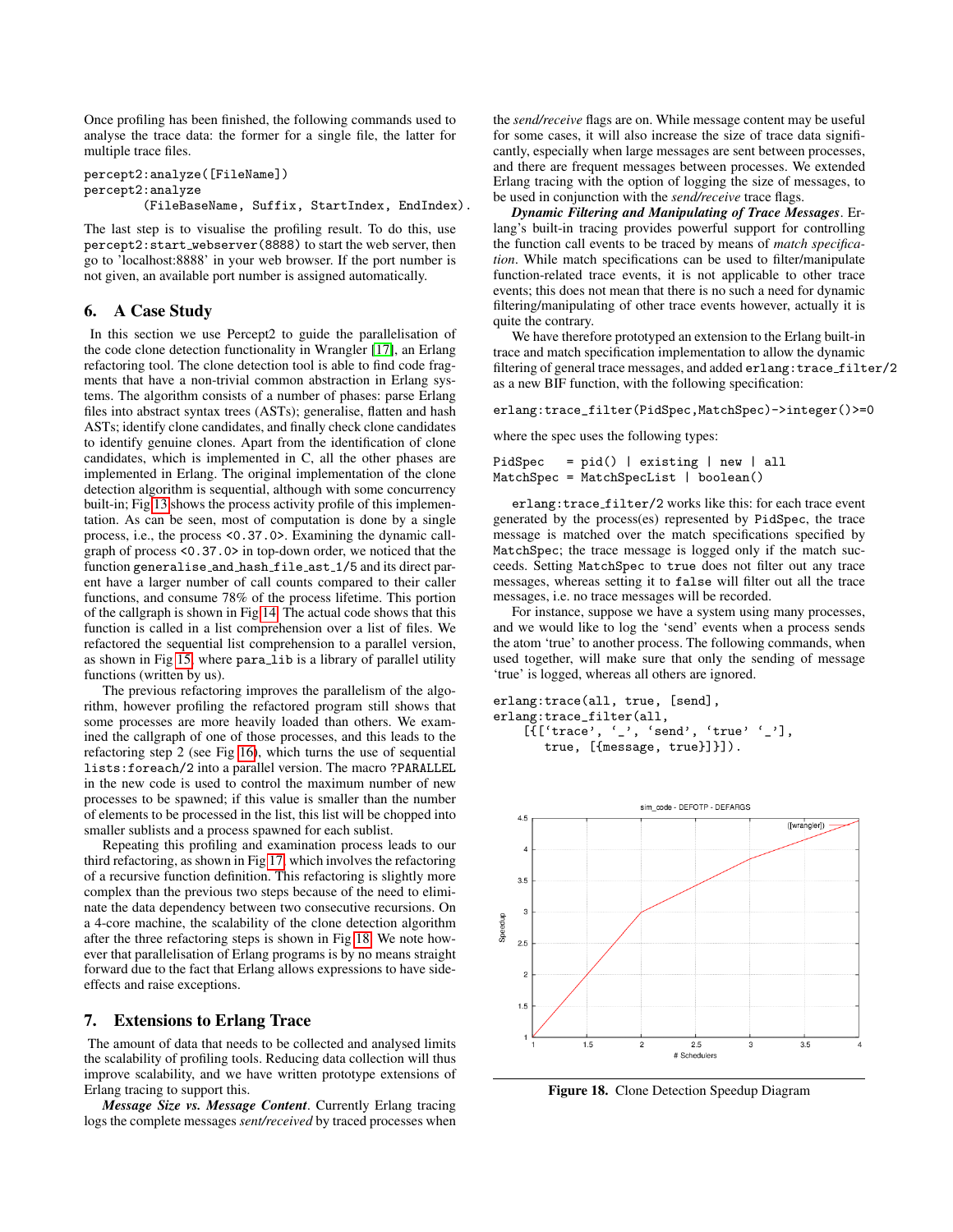| -type $profit_{option}():$ procs | %% profile process concurrency                                           |
|----------------------------------|--------------------------------------------------------------------------|
| ports                            | %% profile ports concurrency                                             |
|                                  | schedulers %% profile scheduler activity                                 |
| running                          | %% profile process concurrency, also                                     |
|                                  | %% distinguish running and runnable.                                     |
| message                          | %% profile process concurreny and message passing.                       |
| migration                        | %% profile process concurreny and process migration.                     |
| all                              | %% enable all the above options.                                         |
|                                  | {callgraph, [module_name()]}. %% profile process concurrency, as well as |
|                                  | %% the 'call/return_to' activties of funcitons                           |
|                                  | %% defined in the modules given in the list.                             |



| $\langle 0.23.0 \rangle$ contribution $\Box$<br><b>Contract Contract</b> |                                                                                             | <b>THE R</b>                                    |
|--------------------------------------------------------------------------|---------------------------------------------------------------------------------------------|-------------------------------------------------|
| <b>ISSUED</b><br>- 11 11 1                                               | <b>ENTERNATIONAL ENTERNATIONAL ENTERNATIONAL EN DE LA BIGANA EN 1980.</b><br>TIL ITT D<br>. | ா<br>111 1 1 1 1<br>1 U U<br>п.<br>.<br>ш       |
| <0.42.0>                                                                 |                                                                                             | णाणा<br>_______________<br>. .<br>--            |
| <0.43.0>                                                                 | <b>EN ET THE THE CONFIDENTIAL ENDINEERS</b>                                                 | <u>TELEMET (ATT (ET EN ATT ATT ATT CITE) – </u> |
| $\Box$ <0.79.0>                                                          | . .                                                                                         |                                                 |
| $\Box$ <0.80.0>                                                          | <b>III</b>                                                                                  |                                                 |
| $\Box$ <0.97.0>                                                          | <b>CONTRACT</b>                                                                             |                                                 |
| $\Box$ <0.132.0>                                                         |                                                                                             |                                                 |
| $\Box$ <0.134.0>                                                         |                                                                                             | in Tim in in in Tim                             |
| $\Box$ <0.172.0>                                                         |                                                                                             |                                                 |

<span id="page-8-11"></span>Figure 13. Clone detection: process activity comparison



<span id="page-8-9"></span><span id="page-8-8"></span><span id="page-8-7"></span><span id="page-8-6"></span><span id="page-8-5"></span>Figure 14. Percept2: dynamic callgraph

```
%Before:
[generalise_and_hash_file_ast_1(File, Threshold, ASTPid, true,SearchPaths, TabWidth)||File<-Files].
%After:
para_lib:pmap(fun(File) ->
                generalise_and_hash_file_ast_1(File, Threshold, ASTPid, true, SearchPaths, TabWidth)
              end, Files)
```
#### Figure 15. Refactoring 1: list comprehension to parallel map

```
% Before:
lists:foreach(fun(Form)-> F(Form) end, Forms).
% After:
para_lib:pforeach(fun(Form) ->F(Form) end, Forms, ?PARALLEL).
```
Figure 16. Refactoring 2: sequential foreach to parallel foreach

#### <span id="page-8-4"></span>8. Related Work

Related to our work, but with a different approach, is the work led by N.S.Papaspyrou from National Technical University of Athens. Instead of using Erlang's built-in trace, their work has been focus<span id="page-8-13"></span><span id="page-8-12"></span><span id="page-8-10"></span><span id="page-8-3"></span><span id="page-8-2"></span><span id="page-8-1"></span><span id="page-8-0"></span>ing on using and extending the existing DTrace probes to profile Erlang. DTrace [\[14\]](#page-9-5) is a dynamic tracing framework, originally developed for Solaris, for observing performance issues of a running system at all levels of the software stack. It allows users to define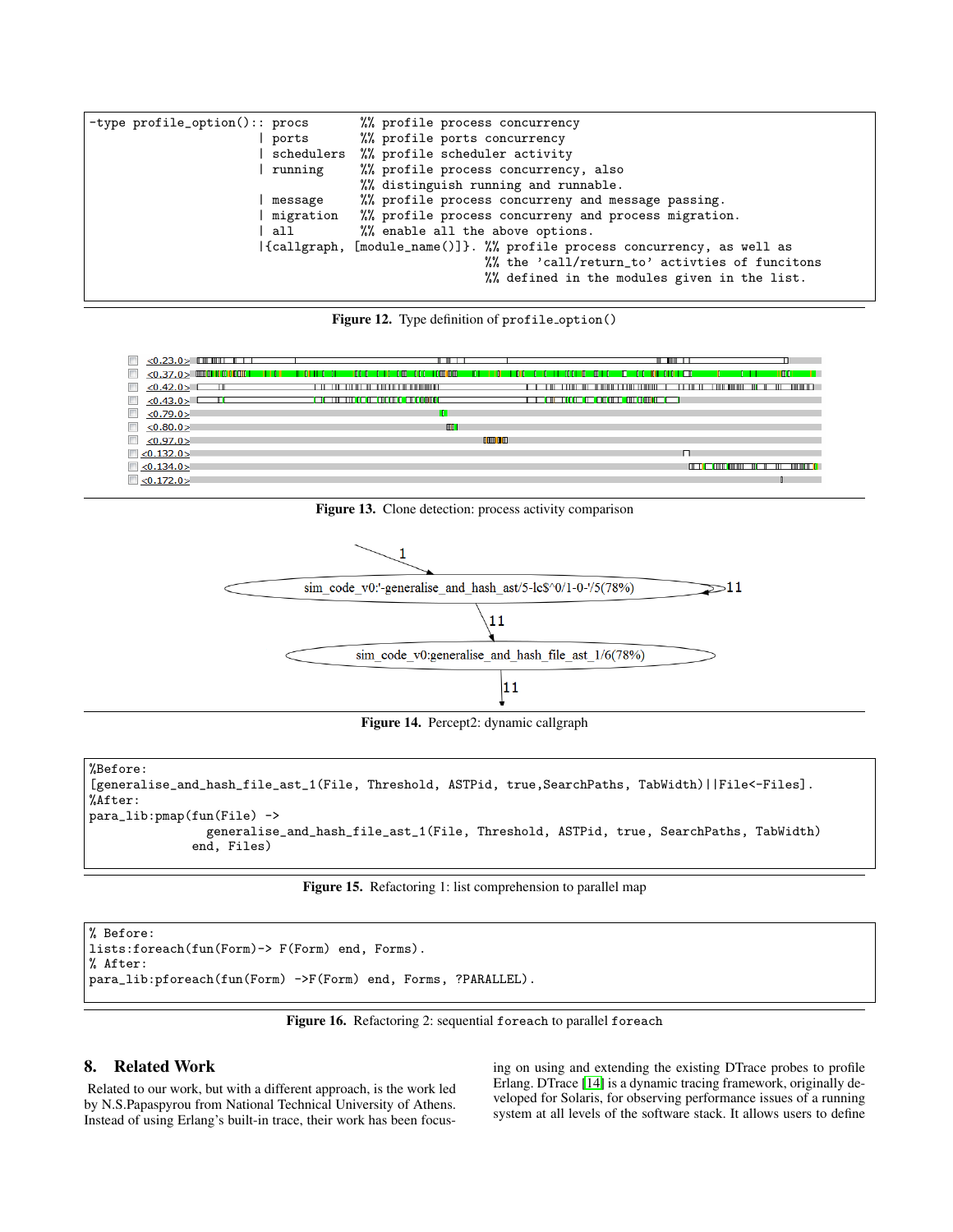```
% Before:
examine_clone_candidates([],_Thresholds,CloneCheckerPid,_Num) ->
     get_final_clone_classes(CloneCheckerPid);
examine_clone_candidates([C|Cs],Thresholds,CloneCheckerPid,Num) ->
    output_progress_msg(Num),
 NewClones = examine_a_clone_candidate(C, Thresholds),
    add_new_clones(CloneCheckerPid, {C, NewClones}),
     examine_clone_candidates(Cs,Thresholds,CloneCheckerPid,Num+1).
% After:
examine_clone_candidates(Cs, Thresholds, CloneCheckerPid) ->
     NumberedCs = lists:zip(Cs, lists:seq(1, length(Cs))),
     para_lib:pforeach(fun({C, Nth}) ->
                          examine_a_clone_candidate({C,Nth},Thresholds,CloneCheckerPid)
                        end.NumberedCs).
     get_final_clone_classes(CloneCheckerPid).
examine_a_clone_candidate({C,_Nth},Thresholds,CloneCheckerPid) ->
     output_progress_msg(Nth),
     NewClones = examine_a_clone_candidate(C, Thresholds),
     add_new_clones(CloneCheckerPid, {C, NewClones}).
```
Figure 17. Refactoring 3: recursive function to parallel foreach.

<span id="page-9-6"></span><span id="page-9-4"></span><span id="page-9-3"></span><span id="page-9-2"></span><span id="page-9-1"></span>what information is desired, how it should processed and formatted. The work of extending with DTrace probes the Erlang VM source code (implemented in C) was initiated in 2011 by Fritchie [\[12\]](#page-8-12), and is part of the official Erlang/OTP source code from release R15B01; this forms the foundation of Papaspyrou's current research on Erlang profiling.

<span id="page-9-0"></span>VampirTrace/Vampir [\[20\]](#page-9-6) is a tool set and a runtime library for instrumentation and tracing of software applications. It is particularly tailored to parallel and distributed High Performance Computing (HPC) applications. The instrumentation part modifies a given application in order to inject additional measurement calls during runtime. The tracing part provides the actual measurement functionality used by the instrumentation calls. By this means, a variety of detailed performance properties can be collected and recorded during runtime. This includes function enter and leave events, MPI communication, OpenMP [\[6\]](#page-8-13) events, and performance counters. After a successful tracing run, VampirTrace writes all collected data to a trace file in the Open Trace Format (OTF) [\[16\]](#page-9-7). As a result, the information is available for post-mortem analysis and visualisation by various tools. Most notably, VampirTrace provides the input data for the Vampir analysis and visualization tool.

Scalasca [\[13\]](#page-9-8) is another representative trace-based tools that support performance optimization of parallel programs by measuring and analysing their runtime behaviours. The analysis identifies potential performance bottlenecks, in particular those concerning communication and synchronization, and offers guidance in exploring their causes. Scalasca targets mainly scientific and engineering applications based on the programming interfaces MPI and OpenMP, including hybrid applications based on a combination of the two.

In the functional programming paradigm, there is Thread-Scope [\[15\]](#page-9-9) for performance profiling of parallel Haskell programs. ThreadScope reads GHC-generated tracing events from a log file, and displays the thread profile information in a graphical viewer. The tool allows users to check if work is well balanced across the available processors and spot performance issues relating to garbage collection and poor load balancing.

#### 9. Conclusions and Future Work

We have presented the Erlang concurrency profiling tool Percept2, an extended version of Percept in both functionality and scalability. Percept2 helps programmers to understand the parallelism inherent in their programs and to identify potential parallelism that they might introduce. The scalability of Percept2 allows it to handle larger trace data more efficiently.

Our work on Percept2 is currently going on in a number of directions. We are working on online visualisation of certain trace events, such as the process migration, message passing between schedulers, etc; Percept2's support for distribution is being improved, so that profiling information of multiple nodes can be viewed and compared in one page. Automatic mining of trace data and reporting of possible concurrency bottlenecks is another focus of our work on improving Percept2.

This research is supported by EU FP7 collaborative project RELEASE (<http://www.release-project.eu/>), grant number 287510. We are very grateful to the developers of Percept, on whose work we have built.

#### References

- [1] cover A Coverage Analysis Tool for Erlang. [http://www.erlang.](http://www.erlang.org/doc/man/cover.html) [org/doc/man/cover.html](http://www.erlang.org/doc/man/cover.html).
- [2] cprof A simple Call Count Profiling Tool. [http://www.erlang.](http://www.erlang.org/doc/man/cprof.html) [org/doc/man/cprof.html](http://www.erlang.org/doc/man/cprof.html).
- [3] eprof A Time Profiling Tool for Erlang. [http://www.erlang.org/](http://www.erlang.org/doc/man/eprof.html) [doc/man/eprof.html](http://www.erlang.org/doc/man/eprof.html).
- [4] Erlang/OTP. <http://www.erlang.org>.
- [5] fprof An Erlang File Trace Profiler. [http://www.erlang.org/](http://www.erlang.org/doc/man/fprof.html) [doc/man/fprof.html](http://www.erlang.org/doc/man/fprof.html).
- [6] The OpenMP API specification for parallel programming. [http:](http://openmp.org/wp/) [//openmp.org/wp/](http://openmp.org/wp/).
- [7] J. Armstrong. *Programming Erlang*. Pragmatic Bookshelf, 2007.
- [8] S. Aronis, N. Papaspyrou, et al. A scalability benchmark suite for Erlang/OTP. In *Proceedings of the eleventh ACM SIGPLAN workshop on Erlang*, 2012.
- [9] S. Aronis and K. Sagonas. On Using Erlang for Parallelization Experience from Parallelizing Dialyzer. In *Draft Procs. of Symp. on Trends in Funct. Prog.*, 2012.
- [10] F. Cesarini and S. Thompson. *Erlang Programming*. O'Reilly Media, Inc., 2009.
- [11] B.-E. Dahlberg. Percept An Erlang Concurrency Profiling Tool. <http://www.erlang.org/doc/man/percept.html>.
- [12] S. L. Fritchie. DTrace and Erlang: A new beginning. Erlang User Conference 2011.